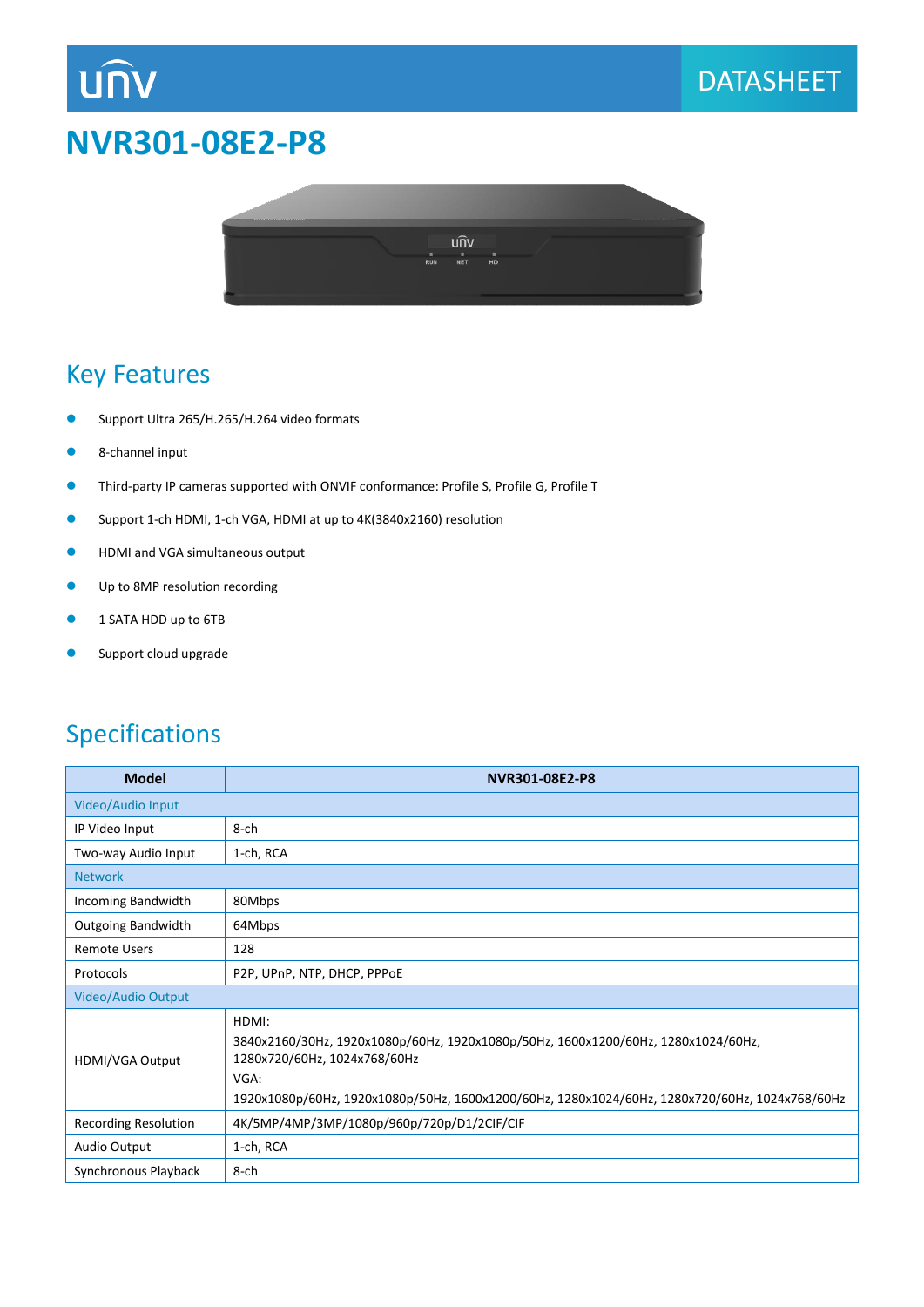# UN

# DATASHEET

| Corridor Mode Screen       | 3/4/5/7/9                                                                |
|----------------------------|--------------------------------------------------------------------------|
| <b>Decoding</b>            |                                                                          |
| Decoding format            | Ultra 265/H.265/H.264                                                    |
| Liveview/Playback          | 4K/5MP/4MP/3MP/1080p/960p/720p/D1/2CIF/CIF                               |
| Capability                 | 1x 4K@30, 1x 5MP@30, 2x 4MP@30, 2x 3MP@30, 4x 1080p@30                   |
| <b>Hard Disk</b>           |                                                                          |
| <b>SATA</b>                | 1 SATA interface                                                         |
| Capacity                   | up to 6TB for each disk                                                  |
| <b>External Interface</b>  |                                                                          |
| Network Interface          | 1 RJ45 10M/100M self-adaptive Ethernet Interface                         |
| <b>USB</b> Interface       | Rear panel: 1 x USB2.0, 1 x USB3.0                                       |
| PoE                        |                                                                          |
| Interface                  | 8 RJ45 10M/100M self-adaptive Ethernet Interface                         |
| Max Power                  | Max 30W for single port                                                  |
|                            | Max 75W in total                                                         |
| Supported Standard         | IEEE 802.3at, IEEE 802.3af                                               |
| General                    |                                                                          |
| Power Supply               | 52V DC                                                                   |
|                            | Power Consumption: ≤9 W (without HDD)                                    |
| <b>Working Environment</b> | -10°C ~ + 55°C (+14°F ~ +131°F), Humidity $\leq$ 90% RH (non-condensing) |
| Dimensions (W×D×H)         | 260mm × 240mm × 47mm (10.2"×9.4"×1.9")                                   |
| Weight (without HDD)       | 1kg (2.20 lb)                                                            |

## Dimensions